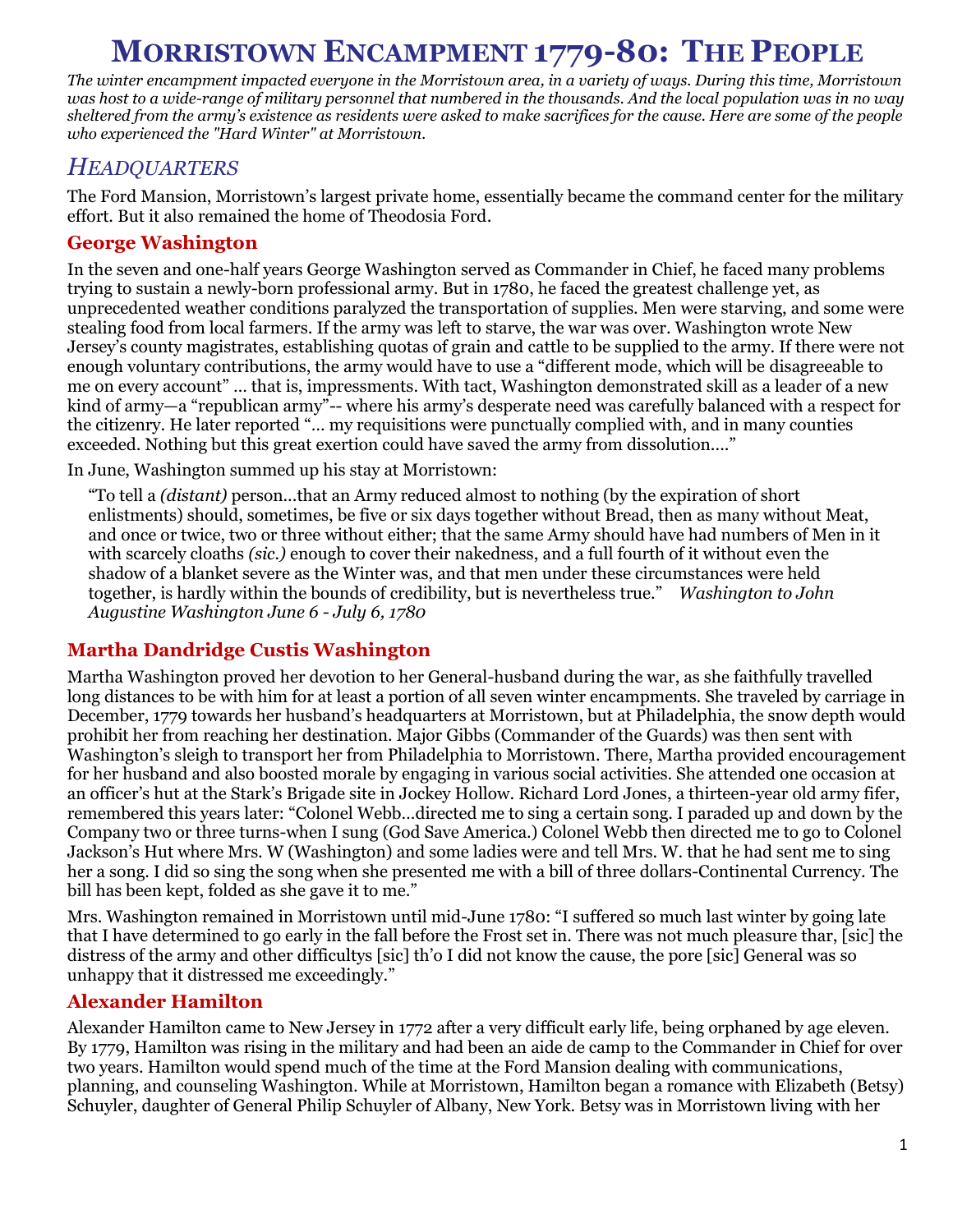uncle, Dr, John Cochran, Washington's personal physician. The young couple were engaged by spring, marrying later that December in Albany.

Alexander Hamilton's unique vantage point as a member of Washington's staff gave him a clear understanding of the effect of a weak Continental Congress had on the finances of the country, not to mention the inability to finance the army. In an extensive letter written at Morristown but never sent, Hamilton spelled out his own plan to solve the economic problems of the young United States. The plan centers around the creation of "an American bank, instituted by authority of Congress for ten years under the denomination of The Bank of The United States.‖ Lessons learned at Morristown about government and finance would serve Washington and Hamilton well. Years later, they would be key players in creating and managing a stable financial system and a new Federal Government.

#### **Theodosia Ford**

Theodosia Ford was born in 1741 to the Reverend Timothy Johnes, the pastor of the Presbyterian Church in Morristown. In 1762, Theodosia married the prosperous Col Jacob Ford, Jr. His wealth from iron mining and other ventures made possible the construction of a fine mansion, Morristown's largest home. They eventually had five children. Theodosia's husband, an active patriot and colonel in the Militia, died of pneumonia on January 10, 1777, after returning from duty. At that same time, Delaware troops were quartered on the first floor of her mansion as the Continental began its first winter camp in Morristown. Her father- in-law Jacob Ford Sr. died only nine days after his son's death.

Three years later, Theodosia permitted the army to rent most of her home as a headquarters. General Washington would bring five aides, eighteen servants and various other visitors for over six months. The only known letter by Theodosia Ford is an appeal to Washington about a month after he left her home. She writes the General seeking a "certificate" (receipt) to show officials so she can receive the rent money and other such compensation due her because of Washington's stay. A certificate Mrs. Ford received after the encampment, sent by one of Washington's Aides de Camp, Col. Richard Kidder Meade, states: "I certify that the Commander in Chief took up his quarters at Mrs. Ford's in Morris Town the first day of December 1779,…and that he occupied two Rooms below, all the upper floor, Kitchen, Cellar and Stable.‖ Though she is sent the document, we do not know what recompense Mrs. Ford finally received. Theodosia never remarried, and remained in the mansion house until her death on August 21, 1824.

#### **Hannah Till**

A receipt in the Washington Papers in the Library of Congress reads: "Morristown 23rd June 1780. Received of Major Gibbs eighty six dollars in full for two months wages at His Excellency General Washington's family. 86 dollars Hannah Till her mark." Hannah Till was a black servant, and she and her husband worked as cooks for Washington and Lafayette during the Revolution. Further investigation shows that a black slave named Isaac was hired to cook at the Ford Mansion. The records of accounts for General Washington's housekeeping tell us that an arrangement was made in 1777 for some of Hannah Till's wages to be reserved so she could save up the 53 pounds required to purchase her freedom. All this additional information adds to the significance of the aforementioned receipt, as it seems to indicate that Hannah had saved enough money to purchase her freedom by the end of the Morristown encampment of 1779-80; she appears to receive these wages outright. Another indication of her new status is that instead of being called (as in previous receipts) "negro Hannah" or Hannah Mason (the surname of her then-master) she is now Hannah Till, apparently her new name as a free woman.

Hannah Till would eventually move to Philadelphia and continued to reside there for the remainder of her life. Till was over 102 years of age in 1825 when the French hero Lafayette visited with her in Philadelphia during his return trip to America. Hannah Till died later that year.

## *OFFICERS*

Living conditions for the officers may have been better than what the private soldier experienced, but the "Hard Winter" was a challenging experience in the lives of officers too.

## **Nathanael Greene**

When the Continental Army was created, Nathanael Greene was chosen to be a Brigadier General, where he demonstrated his talents in gathering and conserving military supplies and encouraging troops from different states to work together. He became a trusted officer to General Washington and led troops in important battles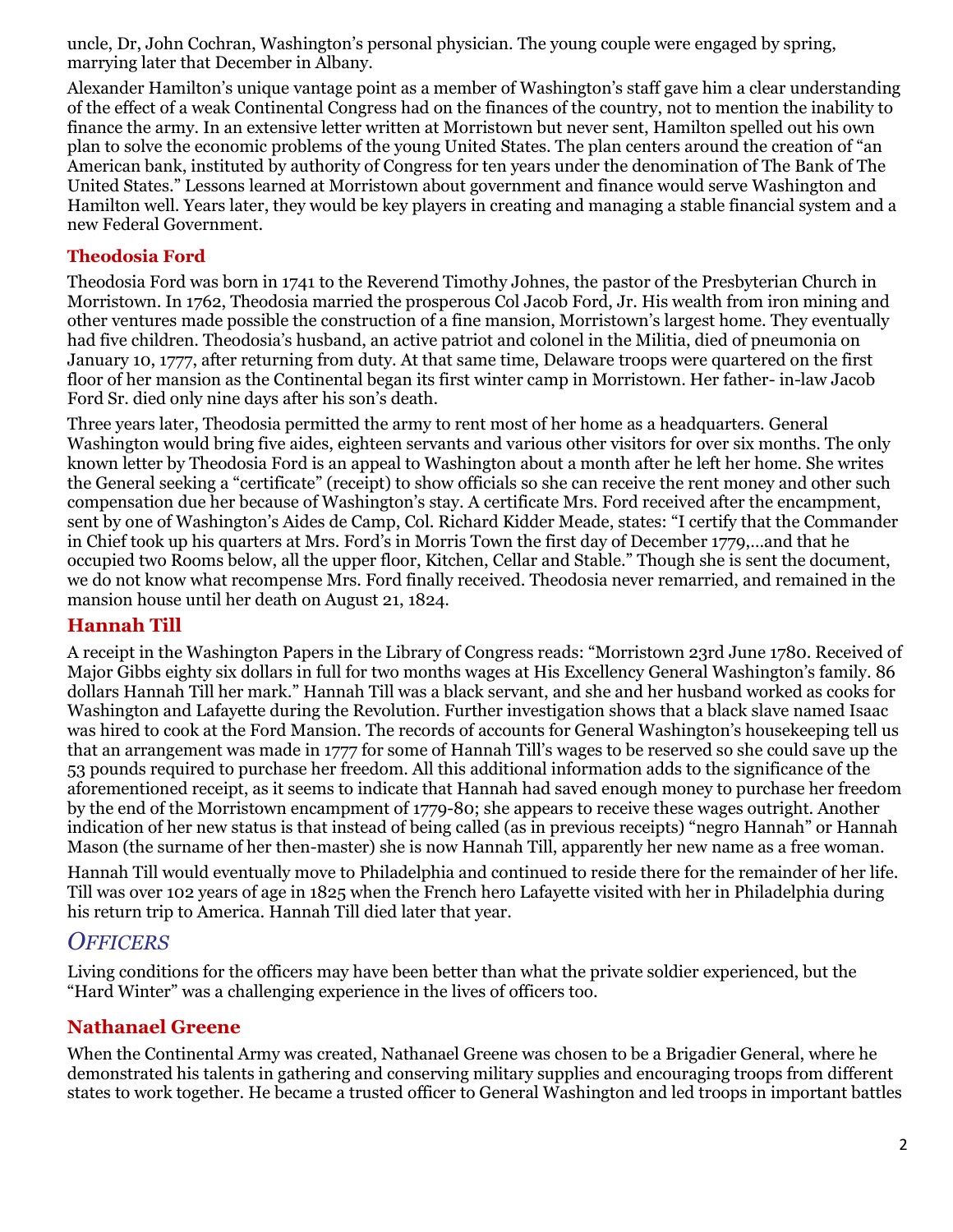at Trenton, Brandywine, Germantown and Monmouth. In 1778, he became Quartermaster General, in charge of various responsibilities such as movement of supplies and the organization of the army's camps.

General Greene arrived in Morristown in November 1779, and spent weeks searching for a place for the army's winter camp. After difficult travel and work, he gave Washington two alternatives: Aquakinunk (near presentday Passaic, NJ) and Jockey Hollow, near Morristown. After Washington's decision to camp at the latter, General Greene supervised the organization and setup of the winter camp. Greene had to locate homes and other buildings in the area to rent for officer's quarters. He was very frustrated due to the high inflation of the paper money the army had to use to pay for food and other expenses, particularly wagons and drivers to transport supplies. His wife Catharine Greene would arrive in Morristown in November, 1779 and stayed at the Arnold Tavern in the center of the town. On January 29, 1780, Catharine Greene gave birth to a boy, Nathanael Ray Greene, their fourth child.

After the serious defeats of the American forces in South Carolina in 1780, Washington asked General Greene to rebuild the shattered American army in the South. His persistence ("We fight, get beat, and rise up to fight again") caused him to not win many battles, but it wore out the British, and would lead to their major defeat at Yorktown.

#### **Dr. James Thacher**

James Thacher was born in Barnstable, Massachusetts in 1754 to a Cape Cod farm family. He was apprenticed to a local physician at 16 years of age, which was typical for the start of a medical career at the time. After his training in 1775, Thacher joined the army, working as a surgeon's mate at Cambridge, Massachusetts, at the provincial hospital for the newly created Continental Army surrounding the British in Boston. Thacher served with distinction in the Continental Army and was eventually promoted to the position of surgeon.

He may be best known for having written an interesting wartime journal: Military Journal During the Revolutionary War, first published in 1823. In his book, he provides recollections of incidents based on his personal experiences. These experiences include his service in Colonel Jackson's Massachusetts Regiment during the "Hard Winter" at Morristown in 1779-1780. His presence in Jockey Hollow is also confirmed by the contemporary drawing of Stark's Brigade—an officers' hut is clearly identified as the home of "Doctor Thacher." Thacher's role allowed him to stay in close touch with many soldiers and to be keenly aware of their lack of food and daily conditions. His journal entries reveal a great respect for the level of sacrifice and suffering endured by those in the lower ranks.

After the Revolution, he moved to Plymouth, Massachusetts. He maintained a large medical practice, and became one of the most prolific medical writers of his era. After his professional retirement, he took an interest in researching the first settlers of his town, and helped found the Pilgrim Society. He died at his home in Plymouth in 1844 at age 90.

## **William Smallwood**

Smallwood was born in 1732. His great grandfather had come to America in 1664, and his father served in the Maryland Assembly. William is believed to have been sent to school in England. He was a soldier in the French and Indian War. As a legislator, he became a member of the Maryland Assembly in 1761. He joined the protest against British taxes and became a member of the group seeking to ban importing British goods. Smallwood was also a member of the Maryland convention in 1775 that protested British troops in America.

In January, 1776, Smallwood was placed in charge of a regiment of Maryland troops, and was eventually promoted to Brigadier General by the Continental Congress. Smallwood and his Maryland troops fought at Fort Washington, Trenton, Princeton and Germantown. One description of Smallwood we have comes from the journal of Sally Wister, a Quaker girl who fled with her family into the country after the British occupied Philadelphia. "The General is tall, portly, well-made," Wister wrote in 1777. "A truly martial air, the behavior and manner of a gentleman, a good understanding and a great humanity of disposition constitute the character of Smallwood."

At the Morristown encampment of 1779-1780, William Smallwood was Brigadier General in charge of the First Maryland brigade, and he stayed in the mansion owned by Peter Kemble, a loyalist who had agreed to let his home be used in return for protection from reproach for his views (see Peter Kemble in "Civilians"). After the war, Smallwood entered politics, was a member of the Continental Congress, and later served as Governor of Maryland.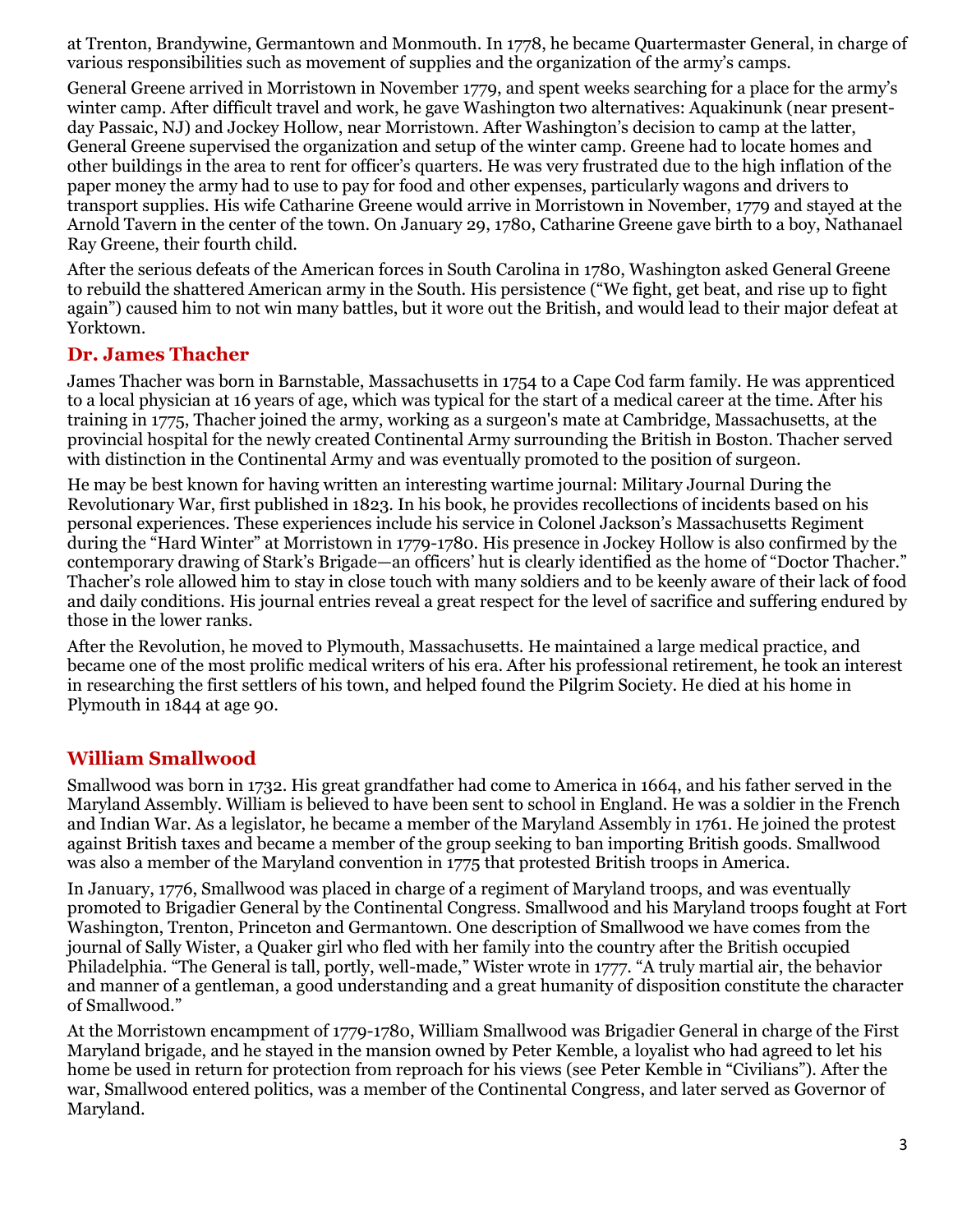## **Jeremiah Greenman**

Jeremiah Greenman was believed to be the only child of Jeremiah Greenman, Sr. and Amy Greenman. He received a basic education, but he did not learn to write until after he joined the army at age 17. He participated in a number of battles, including the Battle of Monmouth Court House, near present-day Freehold, New Jersey. During the war, Greenman kept a diary of his time as a soldier, which was preserved by his family. Today, it can be found as *Diary of a Common Soldier in the American Revolution, 1775-1783: An Annotated Edition of the Military Journal of Jeremiah Greenman.*

In the winter of 1779-80, Greenman's regiment (the Second Rhode Island Regiment, commanded by Colonel Israel Angell) was part of General Washington's winter camp at Jockey Hollow. This regiment was part of Stark's Brigade, whose huts were built on the east side of the hill called "Mount Kemble." which was part of the property of wealthy merchant Peter Kemble. Greenman participated in the unsuccessful attack on Staten Island in January, 1780, and the Battle of Springfield later that June.

Long after the war in 1818, Jeremiah Greenman applied for the pension offered for veterans of the American Revolution but was rebuffed, because the governments made the veterans provide proof that they really were poor and needed the assistance. Greenman eventually sent a number of letters to officials with details about his limited finances and his sacrifices as a soldier during the Revolution, adding stories about the various battles and experiences he endured. The government finally restored Greenman's pension in 1822. He died in 1828, and the newspaper announcement about his death remembered his service in the war of American independence.

## **Arthur St. Clair**

St. Clair was born in Scotland and participated in important battles in the French and Indian War, only to resign from the British army and later oppose Great Britain as a colonel in the Continental Army. He helped organize New Jersey's militia and fought in the Battles of Trenton and Princeton, protecting the troops in their retreat to Morristown by destroying the bridges behind them.

During the winter of 1779-1780, St. Clair was Major General of the two Pennsylvania brigades camped in Jockey Hollow, and he stayed at the home of the Wick family. Letters and records today show he was in camp only seventy days out of the six month encampment, due to trips home, outpost duty, and meeting with the British to discuss a prisoner exchange.

The war caused great personal loss to St. Clair. He moved his family from the frontier to Pottsgrove near Philadelphia, where he had to sell a large portion of his western lands at a great monetary loss. During the war, his wife became ill and St. Clair returned home frequently to be with her. The western land that he still owned was either destroyed from Indian raids or neglect due to the effects of the war. By 1782, St. Clair wrote to Washington, "I am not master of one single shilling, nor will anything that I am possessed command it; I am in debt, and my credit exhausted and were it not for the rations I receive, my family would actually starve". Arthur St. Clair would serve General Washington faithfully for the rest of the war. St Clair then served in the Continental Congress from 1785 to 1787, and in 1791 he was appointed Major General and commander of the United States Army. In November 1791, he was badly defeated by the Miami Indians, and later resigned from the army. In 1818, he died in poverty.

# *SOLDIERS*

Soldiers came from towns all over the eastern seaboard, and by the time they reached Morristown many had been through numerous battles and marched hundreds of miles. Jockey Hollow would challenge not only their loyalty, but their will to survive.

## **Joseph Plumb Martin**

Joseph Plumb Martin was born on November 21, 1760, in Becket, Massachusetts, and was sent to live with his grandparents when he was seven, to work on their farm. Though his grandparents disapproved, Martin enlisted in the Continental Army on July 6, 1776 when he was still only fifteen years old. He was eventually sent to New York, where he witnessed the American defeats at Brooklyn and Manhattan, which led to the capture of New York by the British, and he also survived the winter encampment at Valley Forge.

During the 1779-80 encampment in Morristown, Joseph Plumb Martin was nineteen years old, a private with the First Connecticut Brigade. Martin experienced the entire encampment—arriving the first week of December 1779 and departing June 7, 1780. Martin would recall vividly that "hard winter" many years after the war, when he wrote down his memories of serving in the American Revolution. The book was published in 1830 as A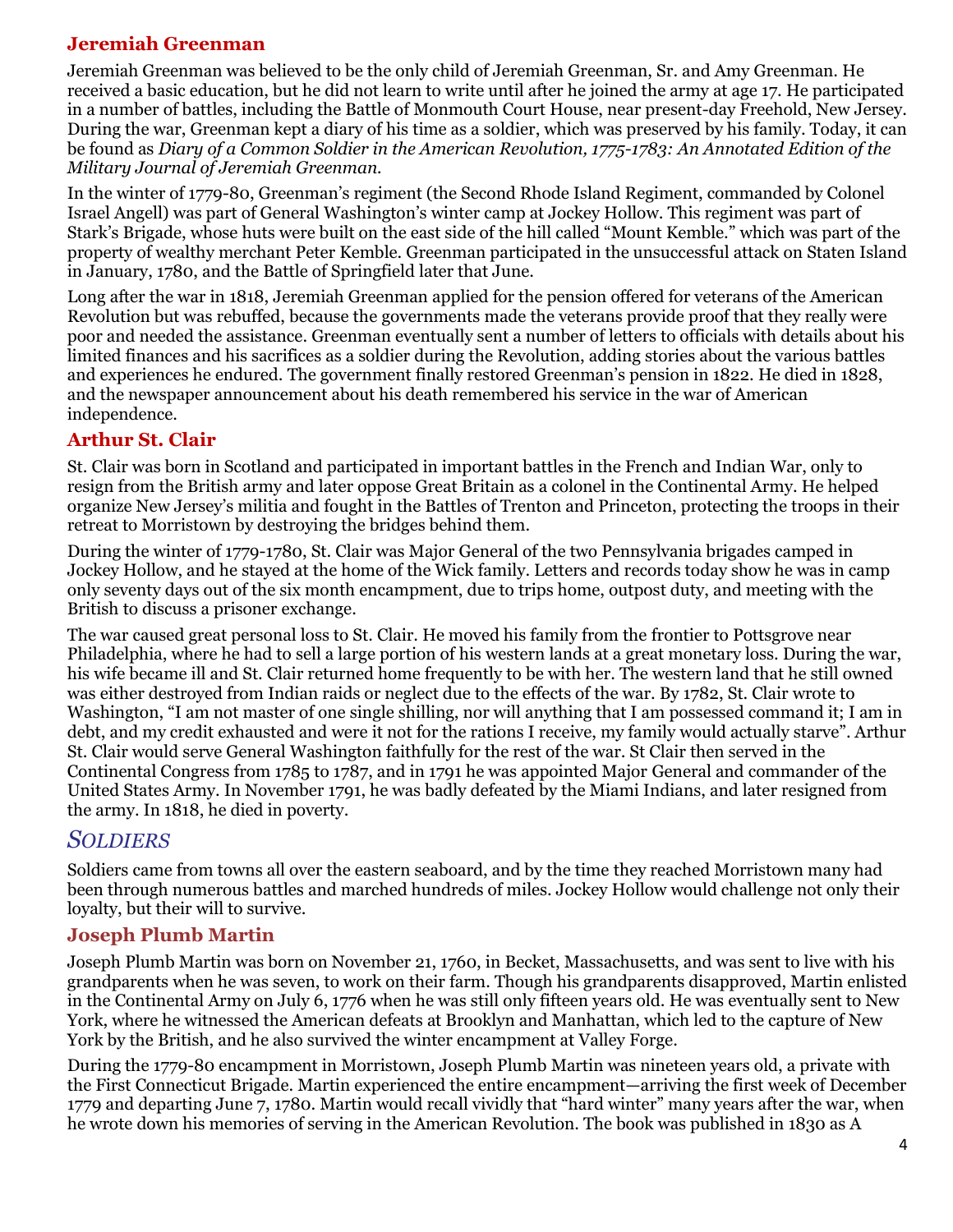Narrative of Some of the Adventures, Dangers and Sufferings of a Revolutionary Soldier, Interspersed with Anecdotes of Incidents that Occurred Within His Own Observation. Now titled Private Yankee Doodle, Martin's book is still considered one of the best books about the Revolution written by a person who served as a common soldier. The book is filled with fascinating details, humorous anecdotes, and wry commentary, and its information is considered accurate despite Martin's recalling his stories years later.

Martin married Lucy Clewley in 1794 and settled in Maine, where they had at least five children. Joseph eventually became a member of the state legislature and a town clerk, in addition to being an artist, writer, and poet. He died in 1850 in Prospect (now Stockton Springs), Maine, at age 89.

## **Oliver Cromwell**

Oliver Cromwell was born a freeman in 1752, in Black Horse, which is present-day Columbus in Mansfield Township, in southern New Jersey. Raised as a farmer, Cromwell joined the Continental Army in his early twenties and enlisted in a company attached to the Second New Jersey Regiment. He was with the army at the retreat of the Delaware, on the memorable crossing of the 25th of December, 1776. It is said that he could remember as an old man many details of this, and succeeding battles of Trenton and Princeton. He told an interviewer that they "knocked the British about lively" at Princeton. Cromwell was present at the battles of Brandywine and Monmouth, and also at Yorktown, where according to Cromwell he saw the last man killed.

Cromwell's unit, Colonel Shreve's 2nd New Jersey Regiment, was part of the winter encampment at Morristown. He served for six years and nine months; one source says that he was a drummer. Most of the information known about Oliver Cromwell comes from an article in The Burlington Gazette (of New Jersey) when the newspaper interviewed him when he reached one hundred years old. He was described as "... an old colored man… very aged; and yet comparatively few are aware that he is among the survivors of the gallant army who fought for the liberties of our country in the days which tried men's souls."

His honorable discharge from the army – with the distinction of receiving the Badge of Merit, awarded for "Six" Years faithful service" – was signed by Washington on June 5, 1783. Cromwell often spoke of this document with the Commander-in-Chief's own signature, "of which he was very proud." He died in January, 1853.

## **Richard Lord Jones**

Richard Lord Jones was born at Colchester, Connecticut in 1767. He enlisted in Colonel Samuel B. Webb's Regiment of the Continental Army in June of 1777 and was put under the Master of the Band to learn to play the fife. He arrived in Morristown in 1780 and would later write, "On the 12th day of January, 1780, we struck tents and took possession of the Huts. The Inhabitants remarked that it was the coldest winter ever known by the oldest inhabitants. The troops drew no rations of meat for two days (hungry times).‖ Lord Jones would also recall memorable brushes with George Washington, Martha Washington, and Lafayette. In one instance, he performed a song in an officer's hut: "I paraded up and down by the Company two or three turns-when I sung (God Save America.) Colonel Webb then directed me to go to Colonel Jackson's Hut where Mrs. W (Washington) and some ladies were and tell Mrs. W. that he had sent me to sing her a song. I did so sing the song when she presented me with a bill of three dollars, Continental Currency. The bill has been kept, folded as she gave it to me." Jones remained at Jockey Hollow until the end of camp: "A short time after, the Regiment left their huts and were marched down towards Springfield, New Jersey. My time soon after expired (June 20, 1780.) When I received my discharge I started for home with two men who were also discharged. I had to walk 150 miles. I reached home at Hartford, Connecticut without any accident."

As an adult, Richard Lord Jones worked in the cotton-manufacturing business, and then eventually became a farmer near New Albany, Indiana, where he died in 1852. His grave is at the Fairview Cemetery in New Albany, where a modern marker notes that he was a "ten year old fifer" in the Revolutionary War.

#### **Samuel Shelley**

Shelley was born in 1760 in Hempstead Plains, Long Island. Shelley's father was a ship's carpenter who was subjected to forced labor by the British army. When his property was confiscated, he escaped to New Jersey with his family. Samuel worked as an indentured servant, and as the revolutionary conflict began to emerge, it seems that Samuel was not very interested in joining the military response to the British. Shelley was what we might refer to as a "draft dodger." He was a very young looking man, so he claimed for many years that he was only twelve. According to his own account, "I was twelve years old for a good many years. I was always very small in stature." He was eventually discovered when his aunt revealed Samuel's true age to a sergeant in the Continental Army. Samuel was then forced into military service for a term of approximately nine months.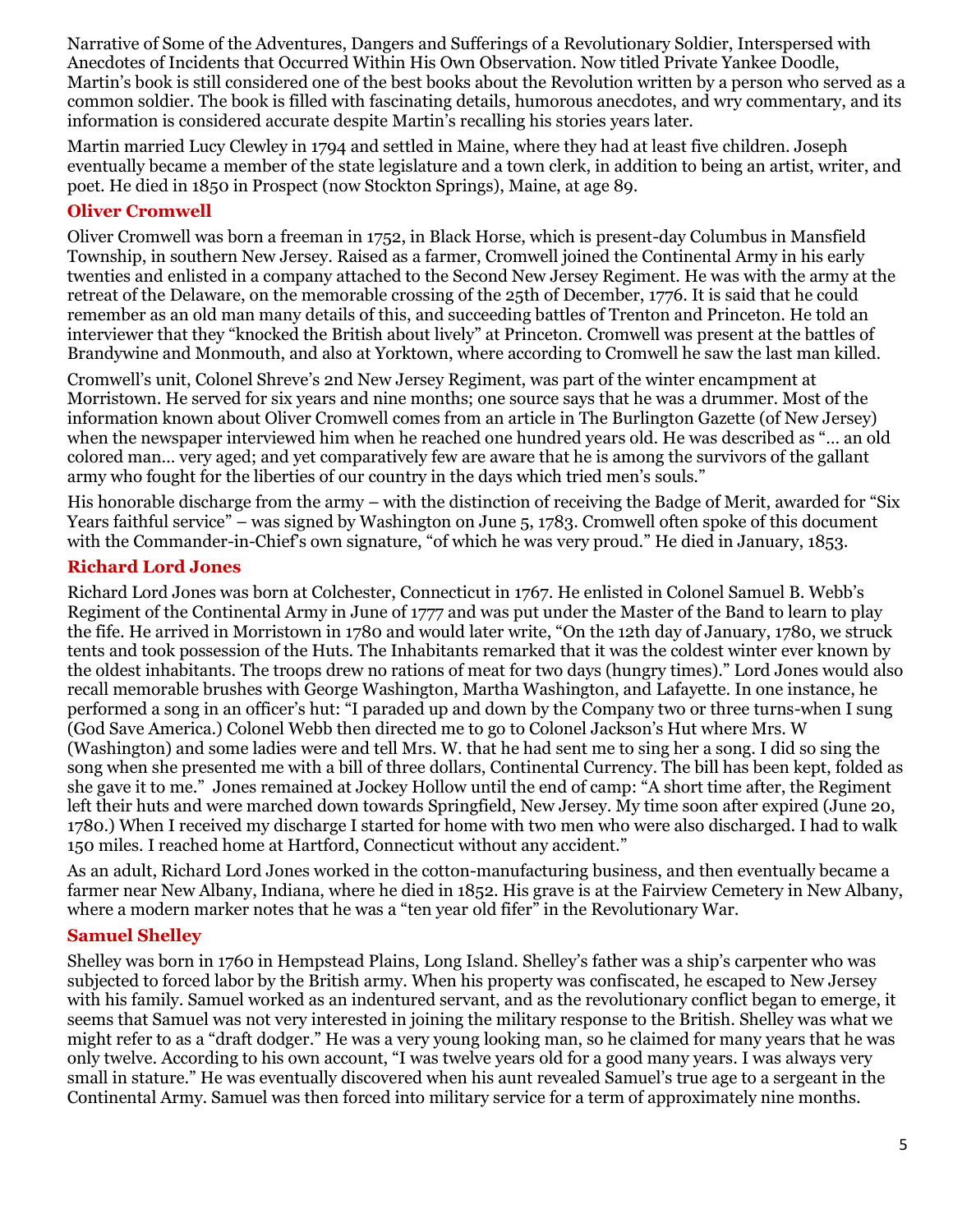Samuel Shelley entered the New Jersey Brigade when they were at Morristown in early 1780. He was involved in only one skirmish, but he wrote an interesting narrative of camp life at Morristown. He remained with that brigade until his discharge at the end of 1780. Shelley moved several times after the war but finally settled in Wantage Township, New Jersey. At age 91, he applied for a pension, but he never received one.

# *CIVILIANS*

Life changed for the citizens in and around Morristown when the Army started arriving in December 1779. The "Hard Winter" would ultimately create tension and even animosity between the civilian and military populations.

## **Henry Wick**

Henry Wick purchased the land at present-day Jockey Hollow around 1750, after moving from Long Island. He and wife Mary Cooper Wick had five children: Henry, Jr., Mary, James, Phoebe and Temperance. The Wicks owned one of the largest farms in the Morristown area, and their home was used to house officers in encampments prior to the Morristown camp of 1780, and after as well.

During the Morristown encampment, only Henry, Mary and Temperance Wick seemed to be living in their farmhouse. The Wick House became the headquarters of Major General Arthur St. Clair, commander of the Pennsylvania brigades. The Pennsylvania brigades, Maryland brigades, Hand's brigade and at least part of the New York brigade camped on Wick property. Most of the Wick's timberland was cleared of trees by the troops so they could have shelter (building material for huts) and firewood (fuel for warmth and cooking.) One officer, Lieutenant Enos Reeves, would be a guest in 1780-1781, when a smaller number of soldiers came back to Morristown to camp. Reeves came with the Pennsylvania troops that returned to Jockey Hollow. Lieutenant Reeves would later write that Henry Wick and Dr. Leddell (his son-in-law) had lost six hundred acres of trees during the 1780 winter encampment, and that he expected another winter of soldiers camping on Wick's property would use up the rest of his timber.

Temperance Wick inherited the family home and a portion of the farm, and in 178,8 she married William Tuttle, a veteran of the Continental Army. The farm remained in the family until Wick descendants sold it in 1871.

## **John and Rachel Stephenson**

John and Rachel Stephenson owned a store at the corner of Spring Street and present-day Martin Luther King Avenue. An advertisement in the New Jersey Journal in April 1780 shows that the merchants sold goods for cash or country produce due to the lack of confidence in Continental currency: "To be sold for cash, or country produce, as Low as the times will admit of, by John Stephenson at his Store in Morris Town.‖ A small list of the kinds of things the Stephensons were selling at the time include: "Broad Cloths; Shoe and knee buckles; Mens and womens combs (sic); Irish linen and cambrick; Spellingbooks; Testaments; Rum by the gallon; Writing paper; Green Tea..."

The advertisement requests "cash or country produce, as low as the times will admit" because of wartime inflation that was due to the lack of confidence in the paper money printed by the Continental Congress. To pay for the war, Congress printed its own money, called Continental Currency. "Not worth a Continental" was a phrase often repeated during the war. Since there were no gold and silver mines in North America, coin (called ―Hard Money‖) was scarce, and the weak Continental Congress had no gold or silver coin to back its money. With over four years of the war over, the inflation rate had risen to sixty-to-one, and many people did not want to trade their valuable crops for nearly worthless paper. Some held back their produce or livestock for higher prices to come—this was called "forestalling" and was illegal. They would also hold back to trade only with people who had hard money, because they were secretly trading with the British. This was called "London" trade" and was also against the law.

## **Peter Kemble**

Peter Kemble settled in New Brunswick and became a successful merchant. He purchased great amounts of land near Morristown where he built a large mansion which came to be called Mount Kemble. A Loyalist, he was appointed to the Council of New Jersey and went on to be its president as an important part of the royal colonial government of New Jersey. He was the acting governor in case of the governor's absence and refused to swear loyalty to the new United States of America; normally this would cause the loss of his property, but his son Richard took the oath in his stead. Later, when reports were heard that Peter Kemble had been engaged in